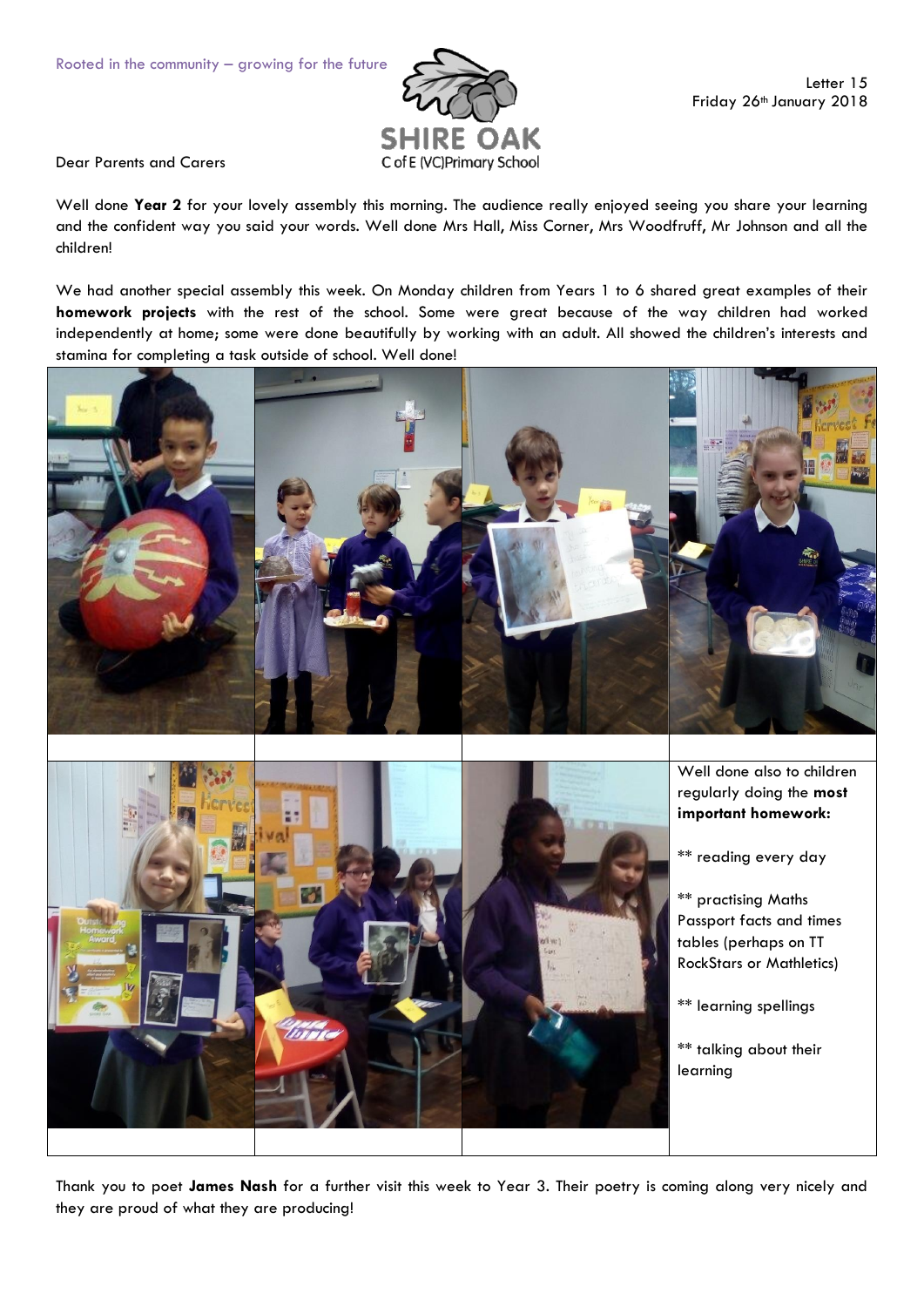## **DIARY DATES**

I have been very pleased to find out from children more about the special learning they did last week as part of **Geography Facts Day.** 

If any further children would like a part in the Shire Oak Sunday play next weekend, please let me know by returning the slip, texting, emailing or sending a message with a member of staff.

I hope you have a good weekend.

Jane Astrid Devane

Jane Astrid Devane [janead@shireoak.leeds.sch.uk](mailto:janead@shireoak.leeds.sch.uk)



We take the safeguarding of children very seriously at our school and we appreciate your help with this. If you have any concerns or observations regarding **health and safety**, please contact Jane Astrid Devane, Marcelle Maver or Liz Craven.

If you have any concerns or questions regarding **child protection** issues, please speak to Jane Astrid Devane, Marcelle Maver or Jane Hinchliffe. If you have questions about your **child's progress** or **how to help them** with the learning they find difficult please speak to your child's teacher or make an appointment to see them via the school office.

The governors are always interested in hearing the **views of parents**. If you would like to speak to a governor, then please email the chair, Julia Kelly [shireoakgovernors@gmail.com](mailto:shireoakgovernors@gmail.com) Julia is often on the playground, particularly at the start and end of the week, if you would like to talk to her.)

|                    | names in the newsletter! |                  |
|--------------------|--------------------------|------------------|
| <b>Abdullah</b>    | Evelyn                   | <b>Nathaniel</b> |
| Anna G             | Frank                    | Noah D           |
| Arthur             | <b>Hayley</b>            | Noah K           |
| Ava                | Heath                    | <b>Oliver Sq</b> |
| <b>Bella H</b>     | Hewey                    | Peter D          |
| <b>Betty</b>       | Hunter                   | Poppy            |
| Callum             | <b>Isabel D-H</b>        | Reece            |
| Charlie J          | James                    | Rosa             |
| <b>Charlie R-B</b> | Kienna                   | Rosie            |
| Charlotte          | Lia                      | Rylan            |
| Connie             | Libby                    | Seren            |
| Deney              | Lizzie                   | Seth             |
| <b>Dotty</b>       | Logan                    | <b>Shkar</b>     |
| <b>Dylan</b>       | Lucas W                  | Soli             |
| Edie E             | Lydia                    | Tayah-Mai        |
| <b>Edward</b>      | Manraaj                  | Ted              |
| <b>Elsie</b>       | Marcus                   | Teddy            |
| Emily N            | Melita                   | <b>Thomas</b>    |
| Erin B             | Mia                      | Toma             |
| Erin D             | Micah                    | Tula             |
| Eryn Mc            | Milo                     | Ubayd            |
| Eva                | <b>Natalie</b>           | Yuehan           |

**Citizen of the Week** was **Callum** in Y6 who was nominated by his classmates for being kind and a good role model. Well done! The following children have been Citizens of the Week previously but not named in the newsletter: Lily G, Oliver Sc, Violet, Lewis, Liana and Poppy.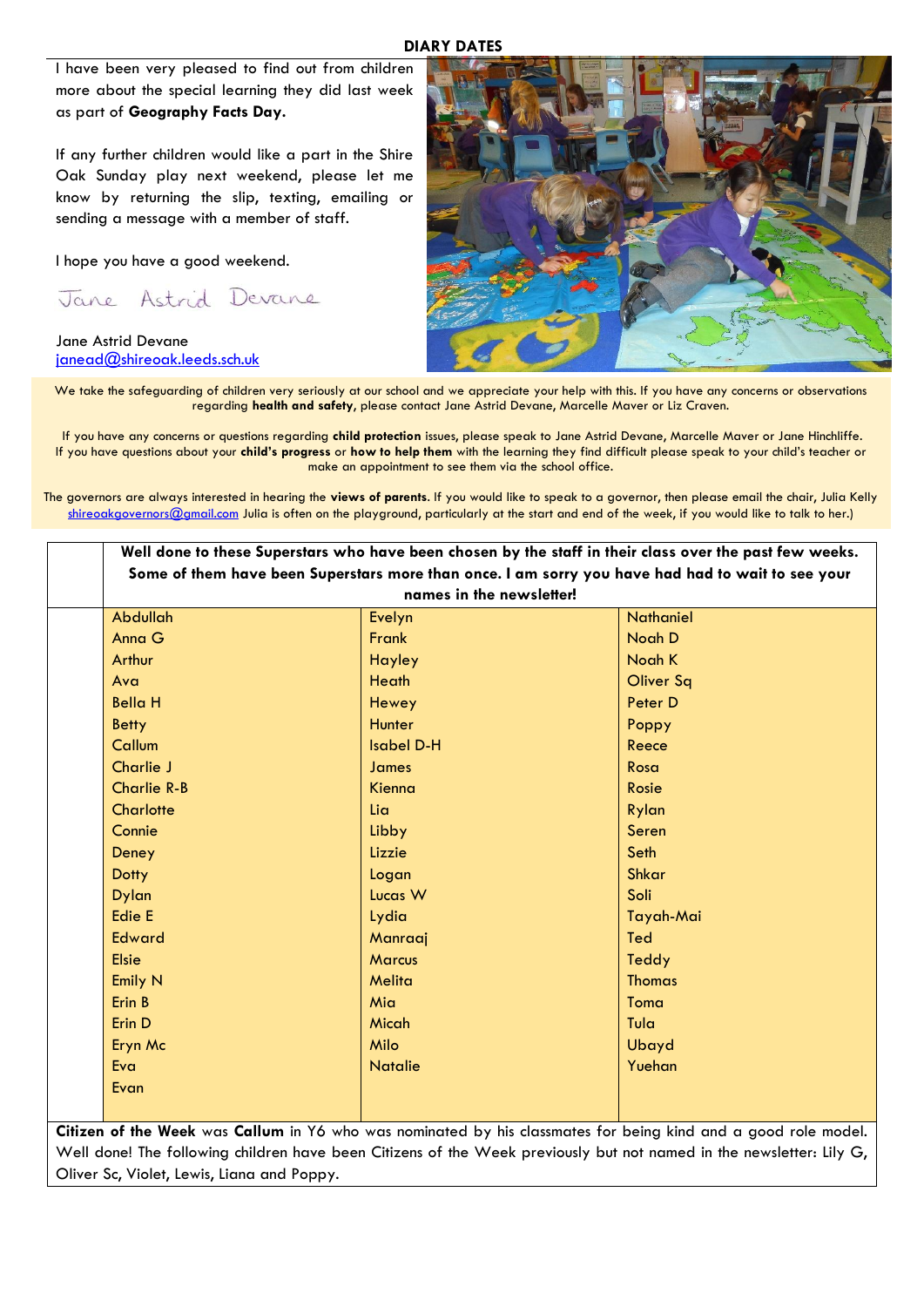| Monday 29 <sup>th</sup> January                                                                              | Bun Sale run by Year 4 (Y4 please bring in cakes, children can bring up to 50p)     |  |
|--------------------------------------------------------------------------------------------------------------|-------------------------------------------------------------------------------------|--|
| Monday 29 <sup>th</sup> January                                                                              | Y3 trip to Farnley Hall, near Otley (tree identification)                           |  |
| Monday 29 <sup>th</sup> January                                                                              | Y5 trip to see Hairspray at Lawnswood School                                        |  |
| Tuesday 30 <sup>th</sup> January                                                                             | Audiology nurses in school to check Y1 hearing                                      |  |
| Thursday 1st February                                                                                        | Stay and Play in Reception, Year 1 and Year 2 at the start of the day.              |  |
| Thursday 1st February                                                                                        | Y3 sharing assembly with poet James Nash, 'Staying Alive' 2:30 parents invited      |  |
| Sunday 4 <sup>th</sup> February                                                                              | Shire Oak Sunday - joining St Michael's Church at their All Age Service, 10am.      |  |
| Mon 5 <sup>th</sup> to Fri 9 <sup>th</sup> February                                                          | Reading Week will include a dress up day on the Tuesday. Children can decorate      |  |
|                                                                                                              | a t-shirt for 'Read my T shirt' or dress as a character. The author John Malam will |  |
|                                                                                                              | be visiting on Thursday. Book exchange after school Friday. See letter from Mr      |  |
|                                                                                                              | Davies.                                                                             |  |
| Friday 9 <sup>th</sup> February                                                                              | Reception Class assembly, 9am in the hall. All welcome!                             |  |
| Friday 9 <sup>th</sup> February                                                                              | (Early) Shrove Tuesday pancake sale and school uniform sale with book exchange.     |  |
| Saturday 10 <sup>th</sup> February to Sunday 18 <sup>th</sup> February. School closed for half term holiday. |                                                                                     |  |
| Monday 19 <sup>th</sup> February                                                                             | 'Get into STEM' (science, technology, engineering & maths) visitor for Y1/2         |  |
| Wednesday 21st February                                                                                      | Movie Night                                                                         |  |
| Thursday 22 <sup>nd</sup> February                                                                           | TRAINING DAY school closed to children                                              |  |
| Wed 28th Feb & Thur 1st March                                                                                | Parents Evenings (&Y5/6 children)                                                   |  |
| Thursday 1st March                                                                                           | Bun Sale run by Year 3 (Y3 please bring in cakes, children can bring up to 50p)     |  |
| Friday 2 <sup>nd</sup> March                                                                                 | Holi assembly, 9am in the hall. All welcome!                                        |  |
| 5 <sup>th</sup><br>Monday<br>March                                                                           | Cricket assembly and sessions for Y1, Y2 and Y3                                     |  |
| ∗                                                                                                            |                                                                                     |  |
| Wednesday 7 <sup>th</sup> March                                                                              | Stay and Play in Reception, Year 1 and Year 2 at the start of the day.              |  |
| Wed 7 <sup>th</sup> - Friday 9 <sup>th</sup> March                                                           | Lineham Farm residential for children in Year 4                                     |  |
| Thursday 15 <sup>th</sup> March                                                                              | Year 1 and 2 trip to Abbey House Museum for Houses & Homes topic                    |  |
| Friday 16th March                                                                                            | Year 5 class assembly, 9am in the hall. All welcome!                                |  |
| Monday 26 <sup>th</sup> March                                                                                | Bun Sale run by Year 2 (Y2 please bring in cakes, children can bring up to 50p)     |  |
| Wednesday 28 <sup>th</sup> March                                                                             | $Y3/4$ Easter production dress rehearsal in front of the other children             |  |
| Thursday 29 <sup>th</sup> March                                                                              | Easter production. All welcome!                                                     |  |
| Friday 30 <sup>th</sup> March - Sunday 16 <sup>th</sup> April. School closed for Easter holiday.             |                                                                                     |  |
| Wednesday 18 <sup>th</sup> April                                                                             | Y1-Y6 reports to parents given out this week.                                       |  |
| Thursday 19 <sup>th</sup> April                                                                              | Stay and Play in Reception, Year 1 and Year 2 at the start of the day.              |  |
| Friday 20 <sup>th</sup> April                                                                                | New to you/secondhand uniform sale after school                                     |  |
| Thursday 26 <sup>th</sup> April                                                                              | Bun Sale run by Year 1 (Y1 please bring in cakes, children can bring up to 50p)     |  |
| Friday 27 <sup>th</sup> April                                                                                | Year 4 class assembly, 9am in the hall. All welcome!                                |  |
| Tuesday 1st May                                                                                              | Year 2 class assembly, 9am in the hall. All welcome!                                |  |
| Monday 7 <sup>th</sup> May school closed for the bank holiday.                                               |                                                                                     |  |
| Mon 14th - Fri 18th May                                                                                      | KS2 SATs week for Year 6.                                                           |  |
| Saturday 19th May                                                                                            | Spruce Up Shire Oak Groundforce work day                                            |  |
| Monday 21st May                                                                                              | Bun Sale run by Reception. (YR please bring in cakes, children can bring up to 50p) |  |
| Tuesday 22nd May                                                                                             | Year 1 class assembly, 9am in the hall. All welcome!                                |  |
| Friday 25 <sup>th</sup> May                                                                                  | Non - uniform day for items for summer fair at Headingley Youth Music Fesitival     |  |
| Saturday 26 <sup>th</sup> - Sunday 3 <sup>rd</sup> June school closed for May half term holiday              |                                                                                     |  |
| Saturday 9th June                                                                                            | Headingley Youth Music Festival (including our summer fair) 12-4pm                  |  |
| Mon 11 <sup>th</sup> - Fri 15 <sup>th</sup> June                                                             | Geography Mapping Week                                                              |  |
| Tuesday 12 <sup>th</sup> June                                                                                | New Reception Parents meeting                                                       |  |
| Wednesday 13 <sup>th</sup> June                                                                              | Reception class assembly, 9am in the hall. All welcome!                             |  |
| Tuesday 19th June                                                                                            | Movie Night                                                                         |  |
| Friday<br>15 <sup>th</sup><br>June<br>∗                                                                      | Y5/6 carrying the flags at Leeds Rhinos v St Helens match in the evening            |  |
| Wednesday 20 <sup>th</sup> June                                                                              | TRAINING DAY school closed to children                                              |  |
| Friday 22nd June                                                                                             | Stay and Play in Reception, Year 1 and Year 2 at the start of the day.              |  |
|                                                                                                              |                                                                                     |  |
| Thursday 28 <sup>th</sup> June                                                                               | Year 3 class assembly, 9am in the hall. All welcome!                                |  |